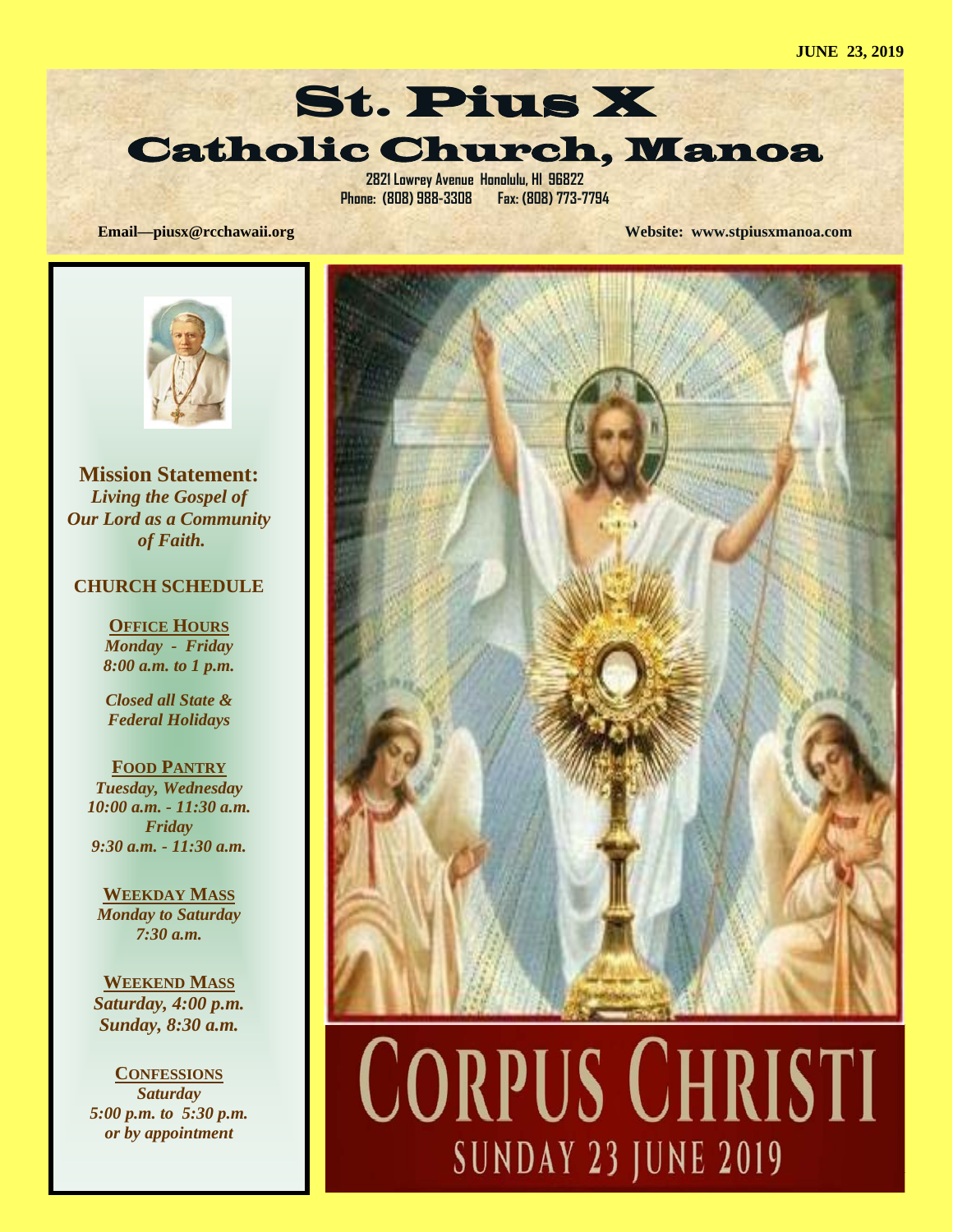

 *Upcoming Events*  JUNE 24 - JUNE 30, 2019

#### **24TH- MONDAY**

**7:30** AM **MASS - Church**  8:00 AM Outreach - Hall/Kitchen 10:00 AM Bible Study-Church Cry Rm 5:30 PM Hula - Hall

#### **25th- TUESDAY**

**7:30 AM MASS – Church** 10:00 AM Food Pantry - Hall 5:00 PM Hula - Hall 5:00 PM Bell Choir - Conf. Rm 7:00 PM Korean Mass - Church

#### **26th - WEDNESDAY**

**7:30 AM MASS - Church** 10:00 AM Food Pantry - Hall 10:00 AM Korean Mass - Church 10:30 AM Bell Choir - Conf. Rm

**27th - THURSDAY 7:30 AM MASS - Church**  9:00 AM Outreach - Hall/Kitchen 9:00 AM Haw'n Quilting - Hall

#### **28th - FRIDAY**

6:00 AM Fr.Don's Shelter – Kitchen **7:30 AM MASS - Church**  10:00 AM Food Pantry - Hall

#### **29th - SATURDAY**

**7:30 AM MASS - Church**  8:00 AM Church Cleaning - Church 2:00 PM Sunday Choir - Church **4:00 PM Mass - Church**  5:00 PM Confessions - Church

#### **30th - SUNDAY**

6:30 AM Korean Mass - Church **8:30 AM MASS - Church**  11:30 AM Korean Mass - Church 3:00 PM Korean Mass - Church



## Pastor's Corner<br>Fr. Thomas Joseph PHD



Dear Parishioners & Friends:

 Fr. Kim Jung of the Korean Catholic Community has informed me that they would leave St Pius X Church premises by June 30, 9PM. Thus will end a twenty year association with our parish. We wish them well. As a result we will begin our Second Mass on Sunday at 11:30 AM starting July 7, 2019. Some of you asked for a later Mass on Sunday and there you have it. Please pass the word around.

 This weekend we celebrate the Feast of Corpus Christi. To reclaim some of the traditions of Eucharistic processions on this day, the 4 pm & 8:30am masses will end with a short procession within the Church and Benediction. Let us thank Jesus for the gift of the Eucharist and honor the Lord in the Sacrament. Read what Pope St John Paul II had to say on this matter:

 *Saint John Paul II reminded us that the Church "does not only celebrate the Eucharist but solemnly bears it in procession, publicly proclaiming that the sacrifice of Christ is for the salvation of the whole world." We rejoice in this post-Easter expression of our Eucharistic faith and devotion in order to deepen our attachment to the unique and unending Event that transforms our lives: "Out of the darkness of my life, so much frustrated, I put before you the one great thing to love on earth: the Blessed Sacrament…* 

 *There you will find romance, glory, honor, fidelity, and the true way of all your loves on earth" (J.R.R. Tolkien). As the Sequence for Corpus Christi begs: "Jesu, of your love befriend us,/ You refresh us, you defend us,/ Your eternal goodness send us/ In the land of life to see."* 

(From the *Magnificat*)

With Prayers and Blessings, Fr. Tom



ATTENTION! Starting July 7, we shall be having an extra mass on Sundays at 11:30am. **All are welcome!** 

## \* \* \* REMINDER \* \* \*

**Please pick up your Offering envelopes at the back of the church.**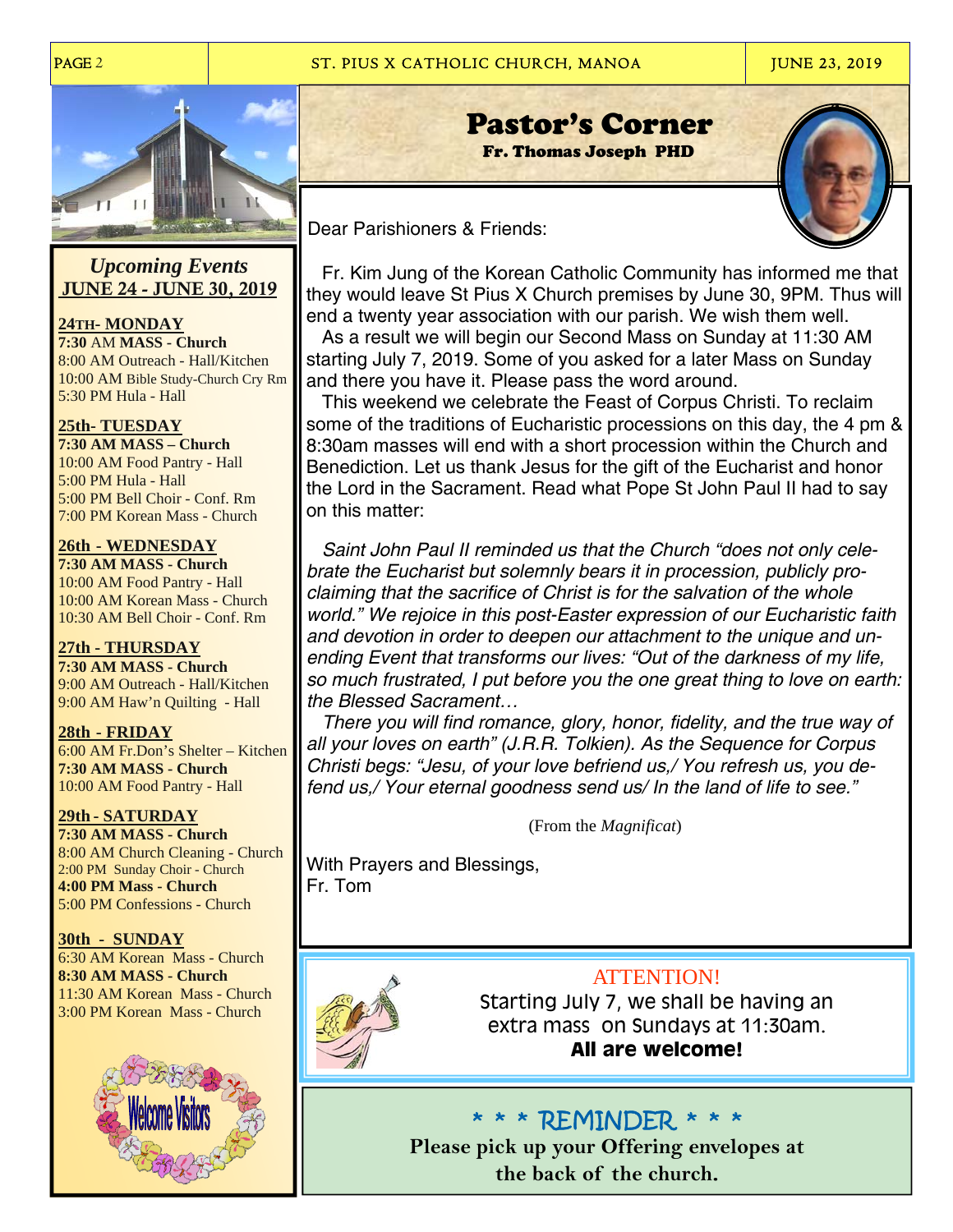#### PAGE 3 JUNE 23, 2019 ST. PIUS X CATHOIC CHURCH, MANOA



8:30 am - Sun, June 23 Kenneth Cheng +

7:30 am - Thurs, June 27 Matias Tse +

7:30 am - Fri, June 28 Roland Yap +

4:00 pm—Sat, June 29 Pro Populo

### **MASS INTENTIONS**

The best way to remember our dear departed is by praying for them. And the best prayer we can offer is the Holy Sacrifice of the Mass. Masses can be offered for health and healing, in thanksgiving, for birthday blessings, etc. So I encourage you to walk into the parish office and register.

A donation of \$10.00 per Mass is requested. Please make checks payable to:

> St Pius X Church Mahalo!



#### **SUNDAY COLLECTION**

#### **June 23, 2019**

| <b>Total Collection  \$1,756.00</b> |        |
|-------------------------------------|--------|
| Building Fund \$                    | 102.00 |
|                                     | 34.00  |
| World AIDS Day \$                   | 5.00   |
| Miso Foodbank \$ 275.00             |        |
| <b>Total Weekly Dep\$ 2,172.00</b>  |        |



TO STATES *Sunday Reflection*  The Body and Blood of Christ *"As the day was drawing to a close..."* 

Why did Jesus keep the people so late? Was he unaware of the passing of time? Or was he so caught up with healing them that he forgot that they would need to eat? Neither scenario is very likely. Jesus was always aware of his surroundings, and he never did something without first thinking it through.

No, Jesus knew what he was doing and why he was doing it. He knew he would need to feed this crowd of people miraculously-- and he was happy to do it. It was his way of giving them another sign of his love for them. He didn't want to just heal them and send them on their way. He wanted to share a meal with them. He wanted to spend more time with them -- the kind of quality time that happens during a shared meal.

This is part of the wonder of the Body and Blood of Christ. Jesus wants to spend time with us. He wants to spend time with you. He loves you for who you are, not just for what he can do for you. He just enjoys your company, and he wants to share his love with you.

No wonder Jesus promised to be with us in a special way at Mass! Every time we receive him in Communion, he comes into our lives-- all of him. He comes to tell us that he loves us and that he values us. Certainly he comes as Savior to heal and to bless us, but he also comes as Friend just to be with us. In fact, it's because he loves us so much that he committed to giving us his blessings.

Jesus is waiting for you at Mass today. He's waiting for you every day in the Tabernacle of his presence. Go spend time with him. Let his friendship and love warm your heart. And go warm his heart with your love.

*"O Sacrament most holy, O Sacrament divine! All praise and all thanksgiving be every moment thine."*  (From the Word Among Us)





**Readings for the Week** 

**Sunday, June 23 The Most Holy Body and Blood of Christ**  Genesis 14:18-20 1 Corinthians 11:23-26 Luke 9:11b-17

**Monday, June 24 The Nativity of Saint John the Baptist**  Isaiah 49:1-6 Acts 13:22-26 Luke 1:57-66

**Tuesday, June 25 12th Week in Ordinary Time**  Genesis 13:2, 5-18 Matthew 7:6, 12-14

**Wednesday, June 26 12th Week in Ordinary Time**  Genesis 15:1-12, 17-18 Matthew 7:15-20

**Thursday, June 27 St. Cyril of Alexandria, Bishop and Doctor of the Church**  Genesis 16:1-12, 15-16 (or Genesis 16:6b-12, 15-16) Matthew 7:21-29

**Friday, June 28 The Most Sacred Heart of Jesus**  Ezekiel 34:11-16 Romans 5:5b-11 Luke 15:3-7

**Saturday, June 29 Saints and Peter and Paul, Apostles**  Acts 12:1-11 Timothy 4:6-8, 17-18 Matthew 16:13-19